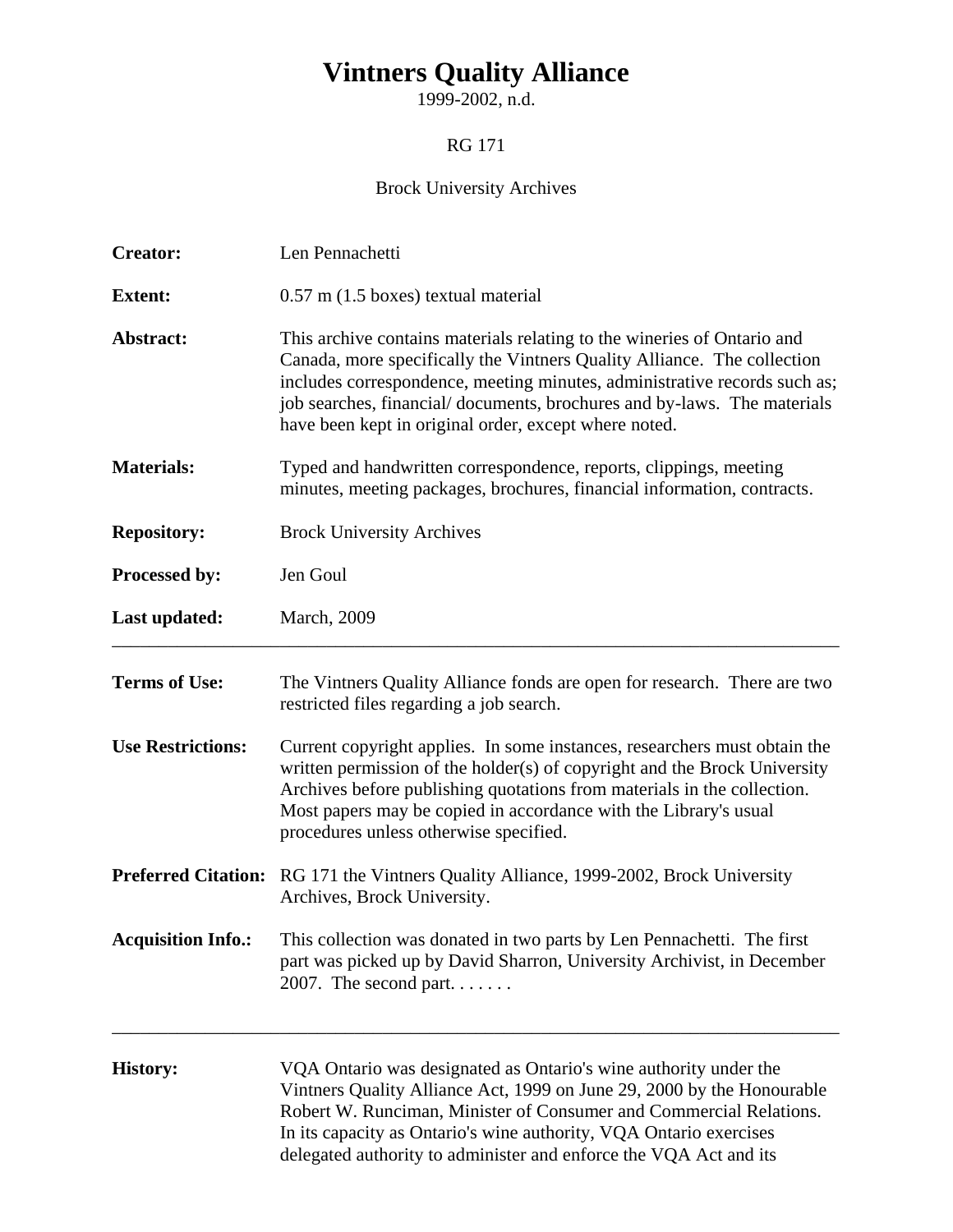|                       | associated regulations. It is accountable to the minister of small business<br>and consumer services and operates under a framework set out in an<br>administrative agreement with the ministry. Along with its statutory<br>duties, VQA Ontario engages in related activities such as promoting<br>awareness of the VQA appellation system, participating in national and<br>international standards discussions and encouraging public education<br>about VQA appellations and wines. |  |  |
|-----------------------|-----------------------------------------------------------------------------------------------------------------------------------------------------------------------------------------------------------------------------------------------------------------------------------------------------------------------------------------------------------------------------------------------------------------------------------------------------------------------------------------|--|--|
|                       | Retrieved from: http://www.vqaontario.com/AboutVQA. March 2009.                                                                                                                                                                                                                                                                                                                                                                                                                         |  |  |
|                       | <b>Scope and Content:</b> The fonds contains materials relating to The Vintners Quality Alliance<br>within Ontario. The materials are administrative in nature and include:<br>legal documents, financial documents, correspondence, meeting minutes,<br>annual reports, business plans and contracts.                                                                                                                                                                                  |  |  |
| Organization:         | The records were arranged into one series:                                                                                                                                                                                                                                                                                                                                                                                                                                              |  |  |
|                       | Series I. Administrative, 1999-2002                                                                                                                                                                                                                                                                                                                                                                                                                                                     |  |  |
| <b>Abbreviations:</b> | <b>CVA</b> - Canadian Vintners Association<br>VQA - Vintners Quality Alliance<br>VQAC - Vintners Quality Alliance of Canada<br>VQAO - Vintners Quality Alliance of Ontario<br>WCO - Wine Council of Ontario                                                                                                                                                                                                                                                                             |  |  |
| <b>Inventory:</b>     |                                                                                                                                                                                                                                                                                                                                                                                                                                                                                         |  |  |
|                       | Series I.<br>Administrative, 1999-2002                                                                                                                                                                                                                                                                                                                                                                                                                                                  |  |  |
| 1.1                   | Contracts - VQAO, 1999                                                                                                                                                                                                                                                                                                                                                                                                                                                                  |  |  |
| 1.2                   | Correspondence - VQAO, 1999                                                                                                                                                                                                                                                                                                                                                                                                                                                             |  |  |
| $1.3 - 1.4$           | Executive Director Search - VQAO, 1999 CONFIDENTIAL                                                                                                                                                                                                                                                                                                                                                                                                                                     |  |  |

- 1.5 Financial Documents VQAO, 1999
- 1.6 Meeting Minutes VQAO, 1999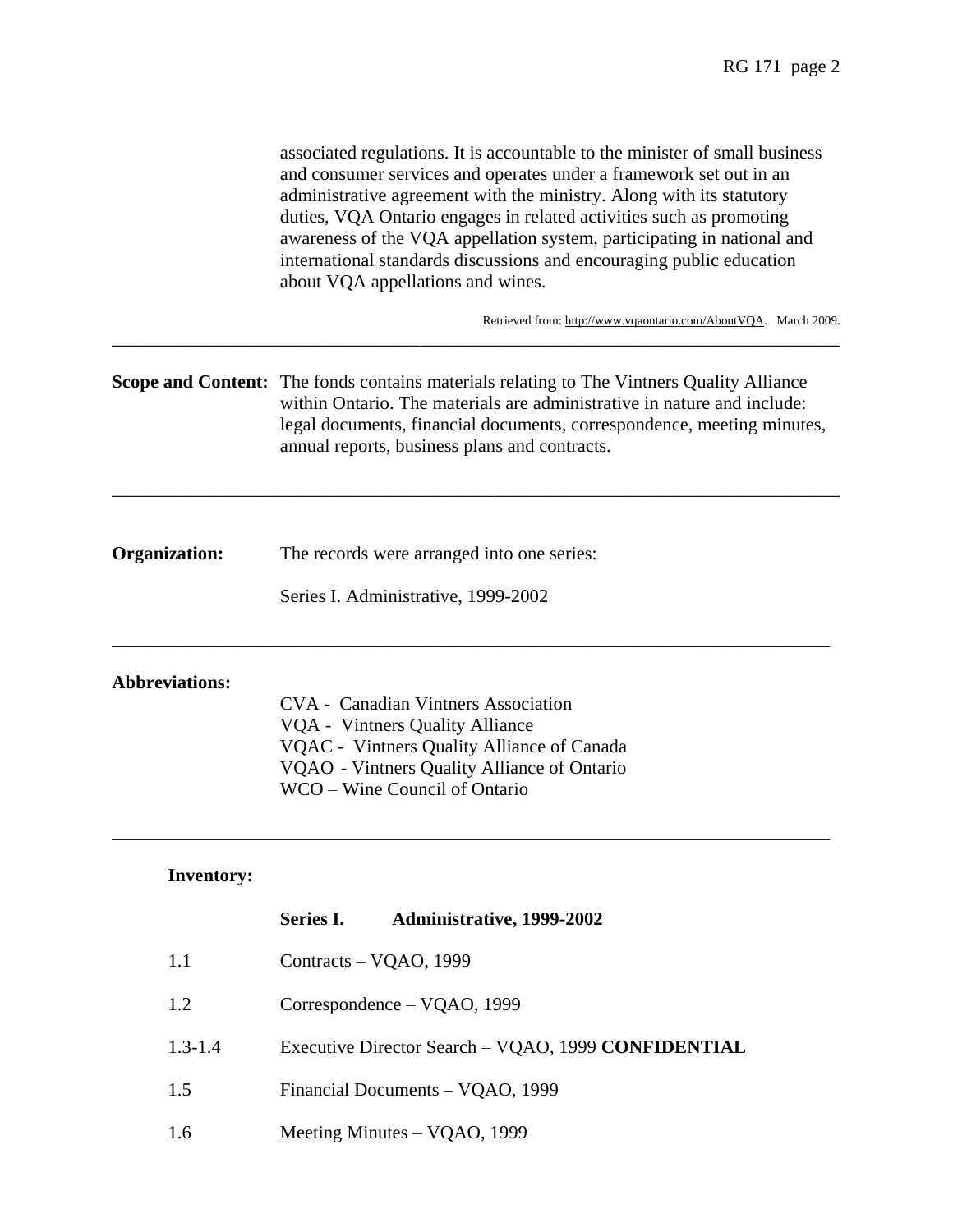| 1.7         | Structure of VQAO, 1999                                                                                                   |
|-------------|---------------------------------------------------------------------------------------------------------------------------|
| $1.8 - 1.9$ | Wine Standards Provincial - VQAO, 1999                                                                                    |
| 1.10-1.13   | Meeting Minutes – VQAC, 1999                                                                                              |
| 1.14        | Financial Documents - VQAC, 1999                                                                                          |
| 1.15        | Legal Documents - VQAC, 1999                                                                                              |
| 1.16        | Correspondence – VQAC, 1999                                                                                               |
| 1.17        | Financial Documents - VQAC, 1999                                                                                          |
| 1.18        | Legal Documents - VQAC, 1999                                                                                              |
| 1.19        | Meeting Minutes – VQAC, 1999; includes "The upcoming round of WTO<br><b>Agricultural Negotiations"</b>                    |
| 1.20        | Wine Standards - National - VQAC, 1999                                                                                    |
| 1.21        | Legal Documents - VQAC, 2000                                                                                              |
| 1.22        | Financial Documents - VQAC, 2000                                                                                          |
| 1.23        | Annual General Meeting – VQA, July 18, 2001                                                                               |
| 1.24        | Annual Report - VQA, 2001                                                                                                 |
| 1.25        | Business Plan - VQA, 2001                                                                                                 |
| 1.26        | International Brochures - VQA, n.d. c. 2000                                                                               |
| 1.27        | Contracts - VQAO, 2000                                                                                                    |
| 1.28        | Correspondence – VQAO, 2000                                                                                               |
| 1.29        | Financial Documents - VQAO, 2000                                                                                          |
| 1.30        | Legal Documents - VQAO, 2000                                                                                              |
| 1.31-1.32   | Meeting Minutes - VQAO, 2000-2002                                                                                         |
| 1.33        | Grape Price Negotiations, 2000                                                                                            |
| 1.34        | Grape Advisory Board – WCO, 2000; includes wine content act, meeting<br>minutes, Grape Growers Marketing Board newsletter |